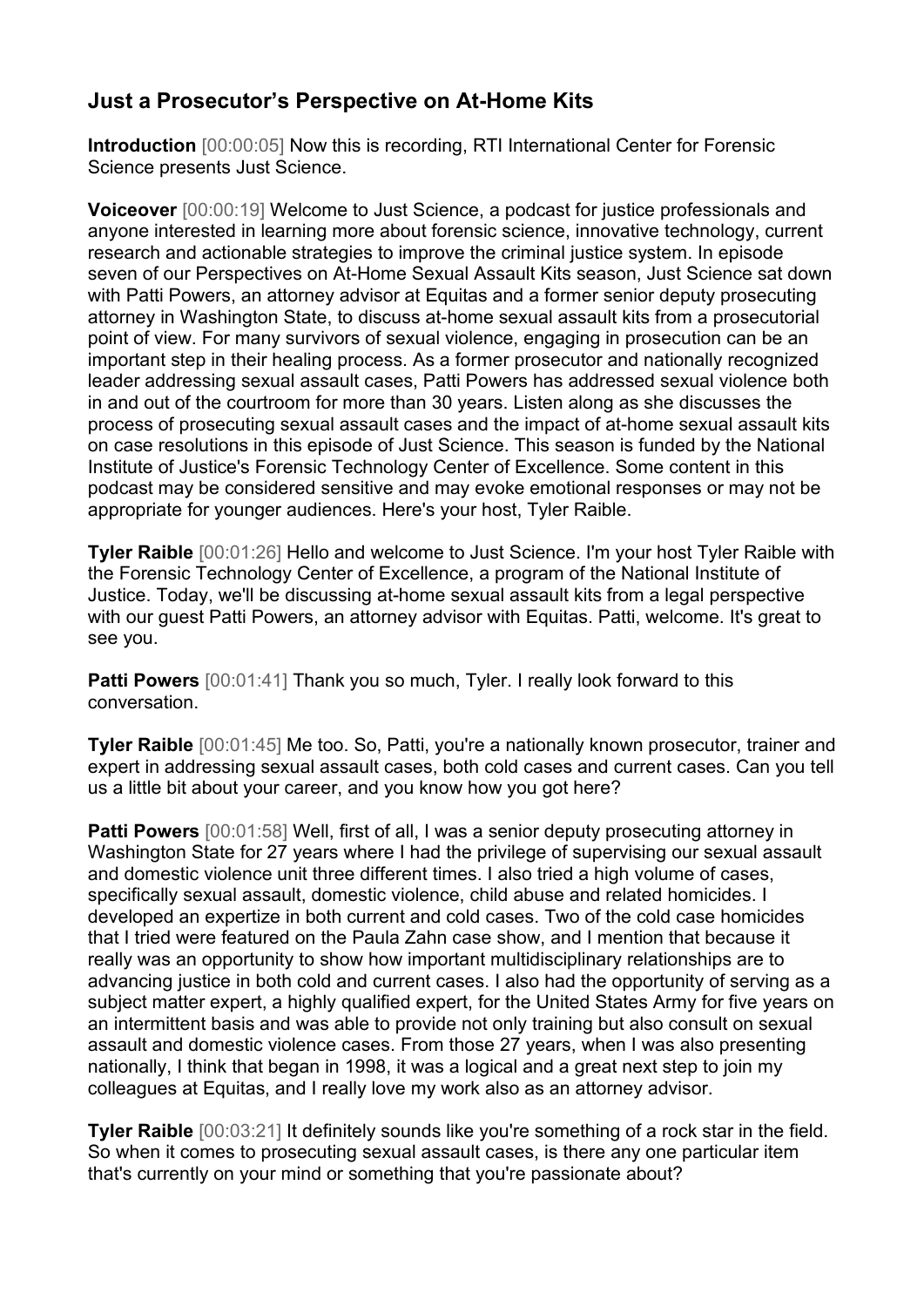**Patti Powers** [00:03:31] You know, Tyler, in my heart, I'll always be a prosecutor, and there are so many important aspects to that work. It is a privilege to work with victims who have had to overcome so many barriers to making that disclosure. And we know that sexual assault is a vastly underreported crime. It also is similarly important to be in a position to hold offenders accountable and to protect the victim and - as well as our community from potential serial offenders. With that said, it also is critically important for prosecutors to draw upon their experience and expertise to take on the tough cases so that they'll be in a great position along with other multidisciplinary professionals to advance justice for victims, for communities and for offenders.

**Tyler Raible** [00:04:23] One of the topics that has emerged, possibly due to the pandemic, is this concept of sexual assault evidence collection kit that's publicly available and not associated with a hospital or a medical facility. I'm going to be referring to it as an at-home sexual assault kit. Can you talk a little bit about what this is?

**Patti Powers** [00:04:38] Sure. And you're correct. There was basically a lot of attention given to this particular facet, beginning with the pandemic, actually. There was a concern on behalf of prosecutors, nursing professionals, as well as other professionals that victims may be concerned about presenting for medical care at a hospital setting, for example, because of their concern with the spread of the virus. And so advocates, as well as medical professionals from around the country, worked really hard to ensure that victims knew that medical care was available and that there were in fact, safe surroundings for medical forensic examinations.

**Tyler Raible** [00:05:21] What are some of the differences between this kit and what would be available to a sexual assault victim at a hospital?

**Patti Powers** [00:05:27] If a victim presents for the care of a medical professional at a hospital, first of all, medical professionals are trained and certified to do this work, and they do it very well and they do it in a very victim centered manner. And that means that in doing their work, first and foremost, their care is for their patient. When a nursing professional or another medical professional meets with a patient, a victim in the legal sense, are going to obtain a medical history, which is very important. They're also going to request a history of the event. The reason why the victim presented for care at the hospital. That's a very important facet of their work because it actually helps direct the kind of medical forensic examination that the professional is going to pursue. They'll also obtain the victim's consent for this examination. And you know that consent may be withdrawn at any point. Medical professionals will also perform a head-to-toe examination where they document any apparent injuries or abnormalities that may be important. They'll also conduct an internal medical evaluation and obtain specimens from the victim's body, if the victim has consented to that, to later analyze those for the presence of sperm or semen or other aspects of forensic specimens.

**Tyler Raible** [00:06:56] I can imagine that after an assault happens, going to the hospital is already terrifying. So you throw in COVID 19 and it might be in some cases insurmountable. But for those that, you know, attempt this collection of evidence at home, what concerns or cautions do you have about that situation with one of these kits?

**Patti Powers** [00:07:12] There are many concerns associated with self-collection. And first and foremost, it's the concern of medical professionals of prosecutors and other professionals as well that the victim be given appropriate support, regardless of when a victim is able to disclose a sexual assault. There's trauma involved with that. And for a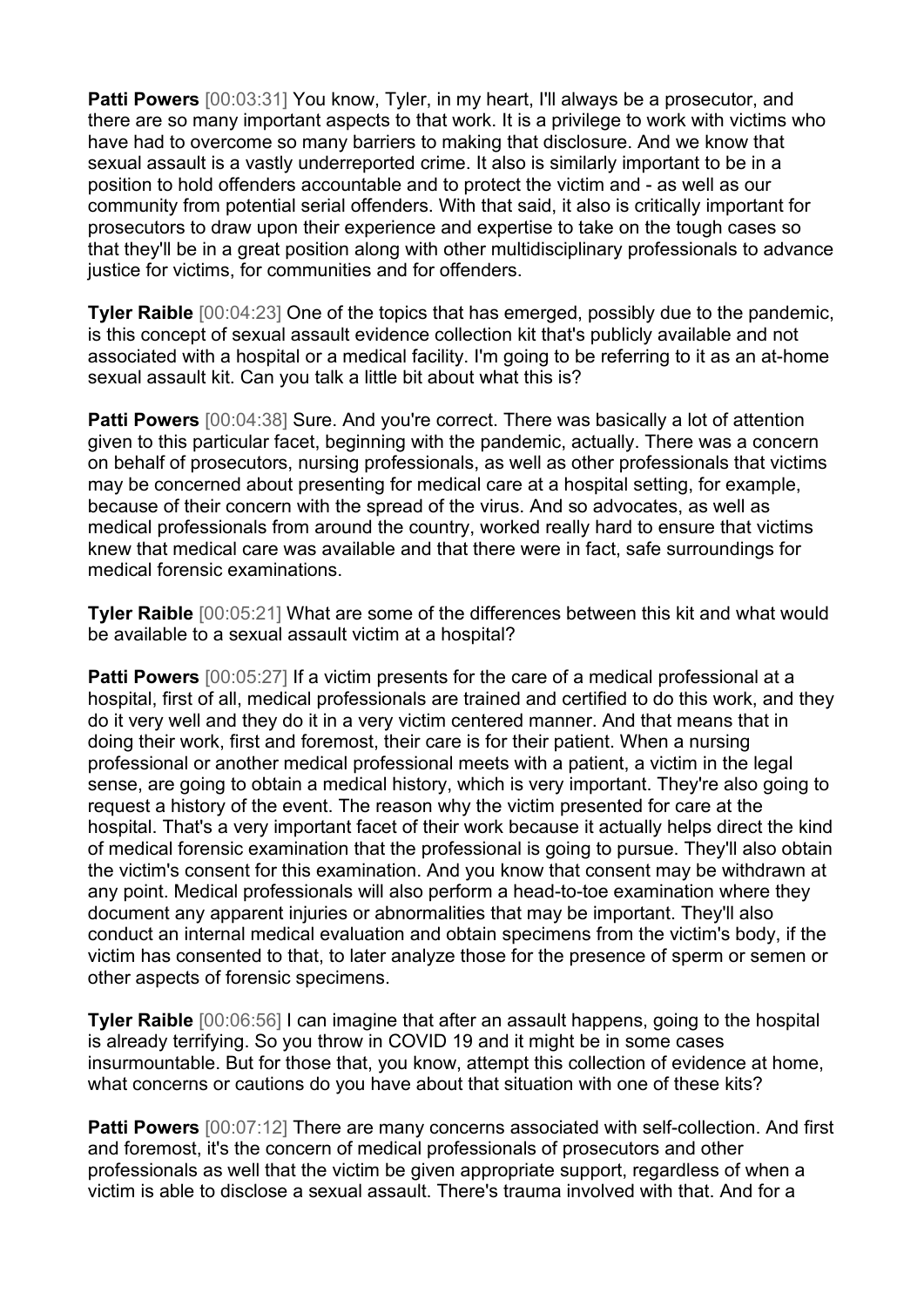victim to be able to follow instructions and to do this kind of a self-administered kit could enhance that trauma. Victims don't have the same kind of training that medical professionals do. Also, victims would not necessarily be in a position to document other physical injuries that may be on their body as a nursing professional would be able to. Once the evidence is obtained, then the next step would be to properly package it and to ensure that the integrity of the evidence is preserved. And with that said, the environment where the evidence is collected is also important. It needs to be pristine. It needs to be free from any potential contamination. That's another consideration as well. So after the victim collects the evidence, concern has to be brought to the fact of preserving the integrity of it, keeping evidence separate from other specimens. The next step is how that evidence is going to be packaged and where it's going to be stored. A victim, for example, may decide to hold on to those specimens or that evidence for a period of time. That would call into question where the evidence is located and whether there is any potential contamination in that process as well. The next step would be if the victim decides to proceed would be to determine what, if any, crime laboratory would be willing to take this evidence. So there are a number of different features of concern that are associated with it, but I think the principal concern that we need to focus on is that there really should be trauma informed care for the victim, and that isn't always available when a victim proceeds to utilize an at-home kit.

**Tyler Raible** [00:09:38] So on the topic of victim centered, trauma informed approaches, do you think that an at-home collection kit might make a survivor less likely to engage with the system?

**Patti Powers** [00:09:49] That may be variable among survivors, but I would say that the situation of collecting specimens from a person's own body after they have been traumatized by a sexual assault would be very difficult and challenging, and this is being done without training in an attempt to well follow instructions. And I think the facet of needing to obtain specimens from private areas of the body, which is very invasive, would certainly be a traumatic one for victims in this situation.

**Tyler Raible** [00:10:26] So you mentioned several concerns surrounding the integrity of the evidence, right? So how it's stored, how it's collected, and I would imagine that this would have an impact on the ability to pursue these cases in court when one of them is involved, right? So how would a person even know about this stuff? Are there resources available that they could better understand the topic?

**Patti Powers** [00:10:44] I think that's an excellent question, and professionals around the country, from the medical community, from law enforcement and from prosecution have been addressing concerns with at-home kits, and the hope is that victims before making this kind of a decision would check with service professionals in their communities to obtain additional information about it so that they can truly make an informed decision in this regard.

**Tyler Raible** [00:11:12] Given these challenges that we've mentioned, is there no opportunity for them to seek justice after that?

**Patti Powers** [00:11:17] Every case should be analyzed separately, and there may be a number of different variables among cases that when a victim presents a disclosure in the criminal justice system, brings that disclosure to the attention of law enforcement or to prosecutors, or maybe even through advocacy. I think it's important that all service professionals do everything possible to support the victim in advancing justice. There may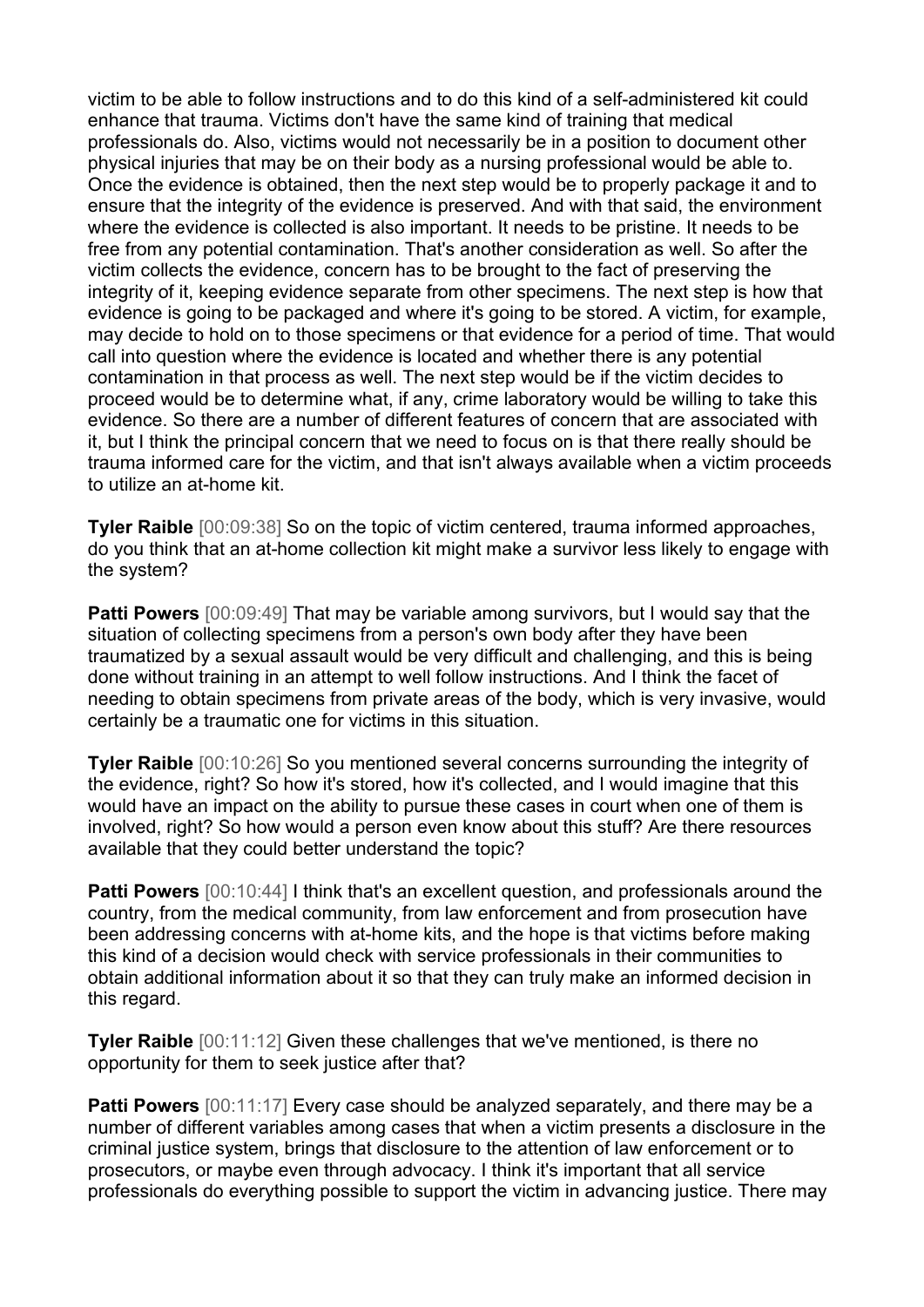be some difficulties if a kit has been self-administered, whether it was presented to a laboratory that accepted it for testing or whether it was not presented. The next step would be to determine whether it could be tested at a state crime laboratory, for example. But regardless of what the variables are in those cases and the difficulties presented by the self-administration of these at-home kits, I'm certain that professionals, prosecutors and law enforcement and advocates would want to do everything possible to support the victim in the criminal justice system within the requirements of the law.

**Tyler Raible** [00:12:27] So in your experience, I would see there are a lot of holes that could be poked in a case, right? That uses this at-home kit as its backbone. Do you believe that's the case or is there a way that you could actually go after this and get it to work?

**Patti Powers** [00:12:42] Our colleagues, who are defense attorneys, could raise a number of issues, and these issues, of course, would be determined after the prosecutor submits argument and then the court, using its discretion and based upon the law, would render a decision. Some of the issues that could be advanced would be the motivation of the victim in doing their own exam. There could be a request, for example, for the defense to view the area where the examination was performed, and even if a court denied that request, this could still be introduced through questioning at trial. The defense is also going to inquire into the packaging of the evidence. The defense could also certainly argue that self-administration of a sexual assault kit is not known as a national best practice and could present expert testimony in that regard. Further, there's going to be inquiry into if the kit was not immediately provided to a crime laboratory, how was it stored? Where is it stored? Did anyone else have any access to it? Some of these issues may affect the admissibility of the evidence or if the court allowed the admissibility, there could still be arguments about all of these different features of concern that I've mentioned. And when you look at all of the concerns, they would be certainly addressed by prosecutors who'd be committed to advancing justice for the victim, but this would still represent something that a victim has to go through and that again takes us right back to where we started, the necessity for a trauma informed approach to caring for victims.

**Tyler Raible** [00:14:24] Are there other kinds of services that might be available to them if they were to go to a hospital?

**Patti Powers** [00:14:29] I think in most medical communities, when a patient, a victim, presents for care after a sexual assault, there would certainly be an availability of sexual assault advocates, which is a wonderful resource for victims to have that level of commitment supporting the victim throughout the entire process. If a victim, however, were self-administering the at-home kit, there may or may not be access to advocacy at that particular time. So I think that really is a critical lack. The other thing that should be mentioned is when sexual assault nurses or forensic examiners who are medical professionals, when they conduct these exams, their concern is for their patient. They carefully explain every question that they're going to be asking and every act involved with collecting specimens from the victim's body. Consent is obtained for all of this professional activity. When a victim conducts their own exam, there's not an availability of a trusted medical professional to answer questions or to discuss in detail why specimens are being collected. Sometimes there may be a telehealth component in some jurisdictions, and if there is a telehealth component, there may be access to a medical professional. Sometimes if there is, for example, a videotape of the examination, that could also be subject to a discovery request from the defense. So there really are issues involved in the two basic scenarios that we're addressing.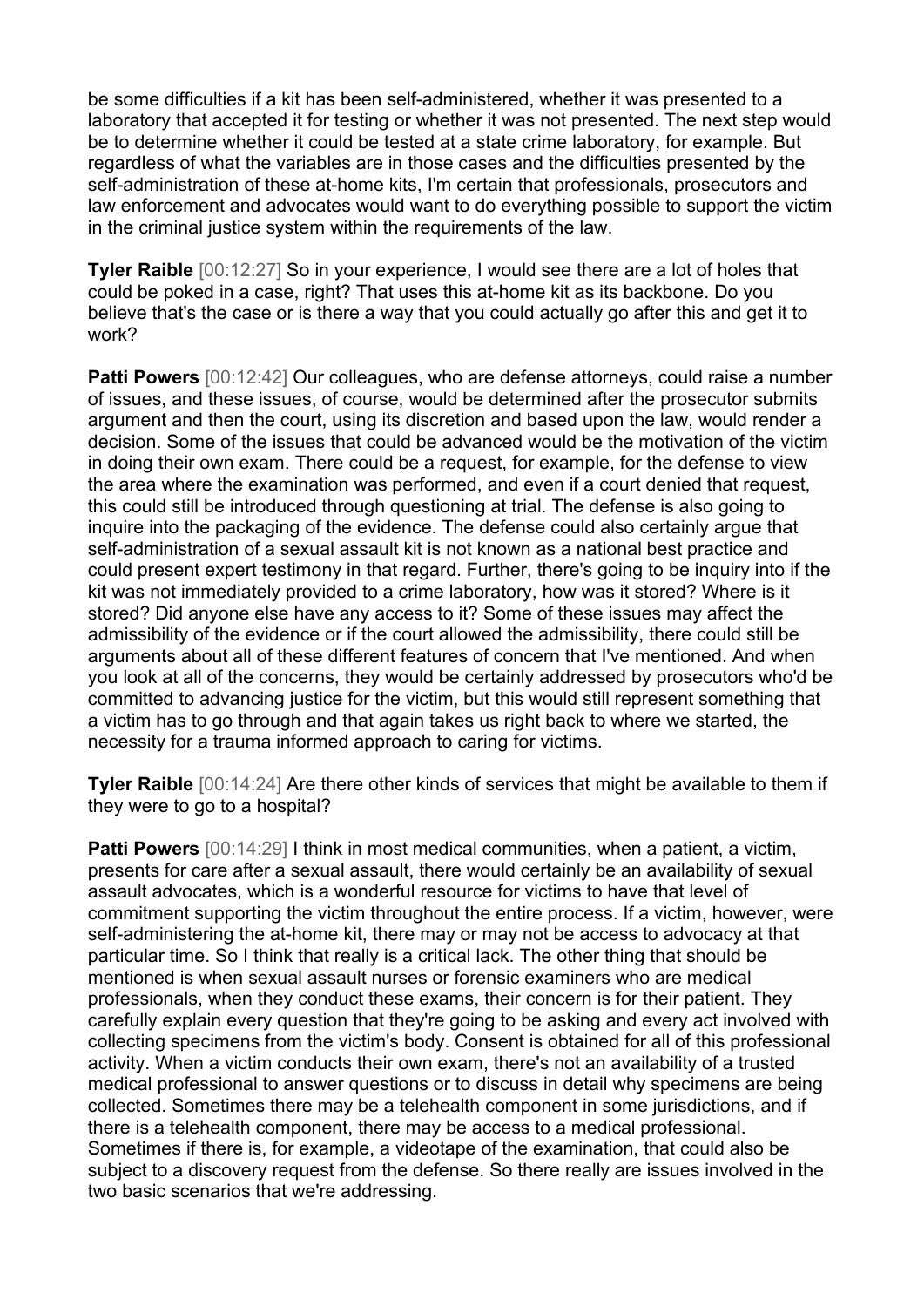**Tyler Raible** [00:16:10] It definitely seems to me that from a legal standpoint, it would be an uphill battle, especially when we get into conversations around, you know, the credibility. And that's one of the beautiful things about having something done at the hospital, right? The person who has professional training would be a little more suited for it, right?

**Patti Powers** [00:16:25] Yes, that's another excellent point that we should consider. The medical professional has the training and expertise to conduct the examination, and that is guided by the patient, the victim's statement for purpose of the medical diagnosis. They have the training to do that, and in most jurisdictions, this is known as a statement for purpose of medical diagnosis that the medical professional can testify to at trial. If a victim is self-administering their own examination, they don't have the statement for purpose of medical diagnosis. They have their statement. Now in many jurisdictions, a victim's statement does not require corroboration. Still, what we do as prosecutors, we do offer corroboration on every salient point because what we want to do for the jury ultimately is to recreate the reality of this crime. So there's a huge difference between self-administered and what evidence may be available and having this conducted by a medical professional who's trained and certified to do the work. Another issue might become whether or not any trace evidence has been preserved. If the victim is able to more immediately report a sexual assault, whether or not they have the understanding or the ability to preserve any trace evidence that may be contained within their clothing, for example. This is something that medical professionals are trained to do. Documenting physical injuries is important. Medical professionals may photograph these injuries, they may also measure these injuries with reference points. Victims who are self-administering this, may not have that training or that capacity and injuries may dissipate over a period of time, so there may not be another opportunity to preserve this evidence, which could be important.

**Tyler Raible** [00:18:26] There's one thing that we've been dancing around that I'm interested to hear your perspective on. You mentioned early in your introduction the value of multidisciplinary teams. You know, obviously they're crucial. So it seems to me that the at-home kits kind of makes it difficult to have the multidisciplinary team because you're inadvertently eliminating part of it, right?

**Patti Powers** [00:18:47] There is a concern in that regard, and I think what best expresses what we're discussing is the reality that the victim is the heart of all of our efforts. It's because of the victim and serving the victim that law enforcement and medical prosecution and advocacy come together to do their best work for the victim. There's a coordination among our efforts to the extent that that's possible given the different professional perspectives. But the victim is at the center of our work. When a victim chooses to selfadminister an exam, there really is not the same kind of teamwork, if you will, that is available and certainly supportive of the victim. So another concern really would be not having access to all of the resources that we're able to offer.

**Tyler Raible** [00:19:41] That's actually a great segue to my next question. So as far as supporting survivors of sexual assault, justice can mean vastly different things to the prosecutor than to the survivor. So how do you align these two perspectives? How can prosecutors support the healing process of survivors and still, you know, get their job done?

**Patti Powers** [00:20:00] When a survivor chooses or is able to make a disclosure of a sexual assault and is interviewed by law enforcement and is involved with the prosecutor